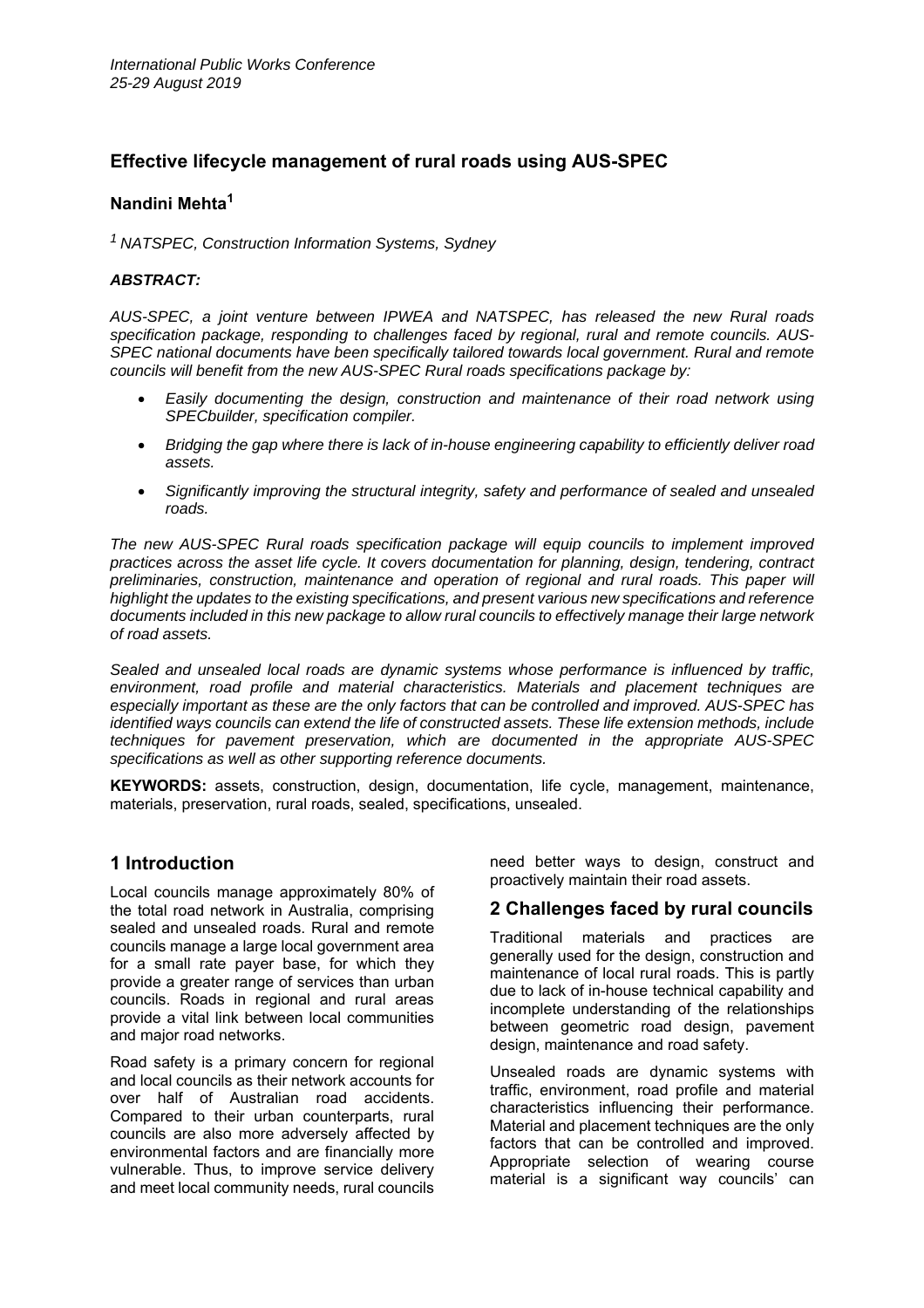extend the life of their road surfaces and reduce the demand for frequent maintenance.

The unpredictable nature of unsealed roads makes them particularly difficult to maintain, making it challenging when attempting to forecast optimal expenditures or allocate resources. Improving the performance and management of rural roads will therefore deliver cost reductions, in addition to greater safety and ride quality.

Many council engineers apply traditional practices inherited from past practitioners without much technical input, or refer to either Austroads or State Road Authority requirements as a guide for all roadworks. However, while these documents are comprehensive, they are aimed at major arterial roads and are unsuitable for rural roads. Thus, the new *AUS-SPEC Rural Roads Package* has been developed to address the challenges faced by rural councils.

## **3 New ways for rural councils to manage their local roads**

Since 1997, local councils have been using AUS-SPEC, the national local government specification system for the life cycle management of infrastructure assets. In 2018, AUS-SPEC, a joint venture between IPWEA and NATSPEC, released the new *AUS-SPEC Rural roads specification package*. This new package is part of an ongoing investment by AUS-SPEC to help rural councils better maintain their largest asset - roads.

The new Rural Roads Specification package, developed for regional, rural and remote councils, provides a simplified set of specifications and supporting documents based on the existing *AUS-SPEC Roadworks and Bridges Package*.

The new package equips councils to implement better practices and improved methods for the design, construction, maintenance and operation of local roads.

It also includes additional information for sealed and unsealed roads for rural councils. In all, it includes 6 new worksections, 11 cut-down worksections, 111 existing worksections, and new design and construction references. A new TECHreport and TECHnotes also provide guidance on how to adopt a scientific approach to improve material performance, as well as new ways of maintaining unsealed roads.

**AUS-SPEC TECHnote** *GEN 023 Using AUS-SPEC for management of unsealed roads*  provides guidance on using the AUS-SPEC specification system for the design, construction and maintenance of unsealed roads. This TECHnote is attached as an Appendix to this paper.

# **3.1 What's new in road design**

## **New Design specifications**

The new AUS-SPEC design worksections help form uniform design processes for civil infrastructure works. These worksections can be used for either council capital works or developmental works.

As part of the new release, the AUS-SPEC design specifications now include geometric road design and pavement design for sealed and unsealed roads in regional, rural and remote councils. The performance of unsealed road surfaces varies considerably with changes in traffic, climate and materials. Hence, the new cut-down versions of existing worksections assist councils to better design road networks based on road purpose, expected traffic, available resources and the environment.

New design worksections include:

- *0051 Geometric rural road design sealed*
- *0052 Geometric rural road design unsealed*
- *0053 Rural pavement design sealed*
- *0054 Rural pavement design unsealed*

These generic specifications will prompt councils' engineers to consider essential requirements for geometric road design and pavement design of sealed and unsealed roads. They can consequently introduce a scoring system to make an assessment on whether to seal an unsealed road.

## **New Design reference specification**

Local government personnel and engineering consultants will find the new *Design reference* useful for all types of roads and associated infrastructure. It provides essential quality requirements for the design of sealed and unsealed roads, pathways and cycleways, subsurface drainage and stormwater drainage. The document helps councils to bridge the gap where there is lack of in-house engineering capability to deliver efficient design of rural and regional roads. The design reference is available in a PDF format and can be used both for in-house design or as part of a brief for external consultants.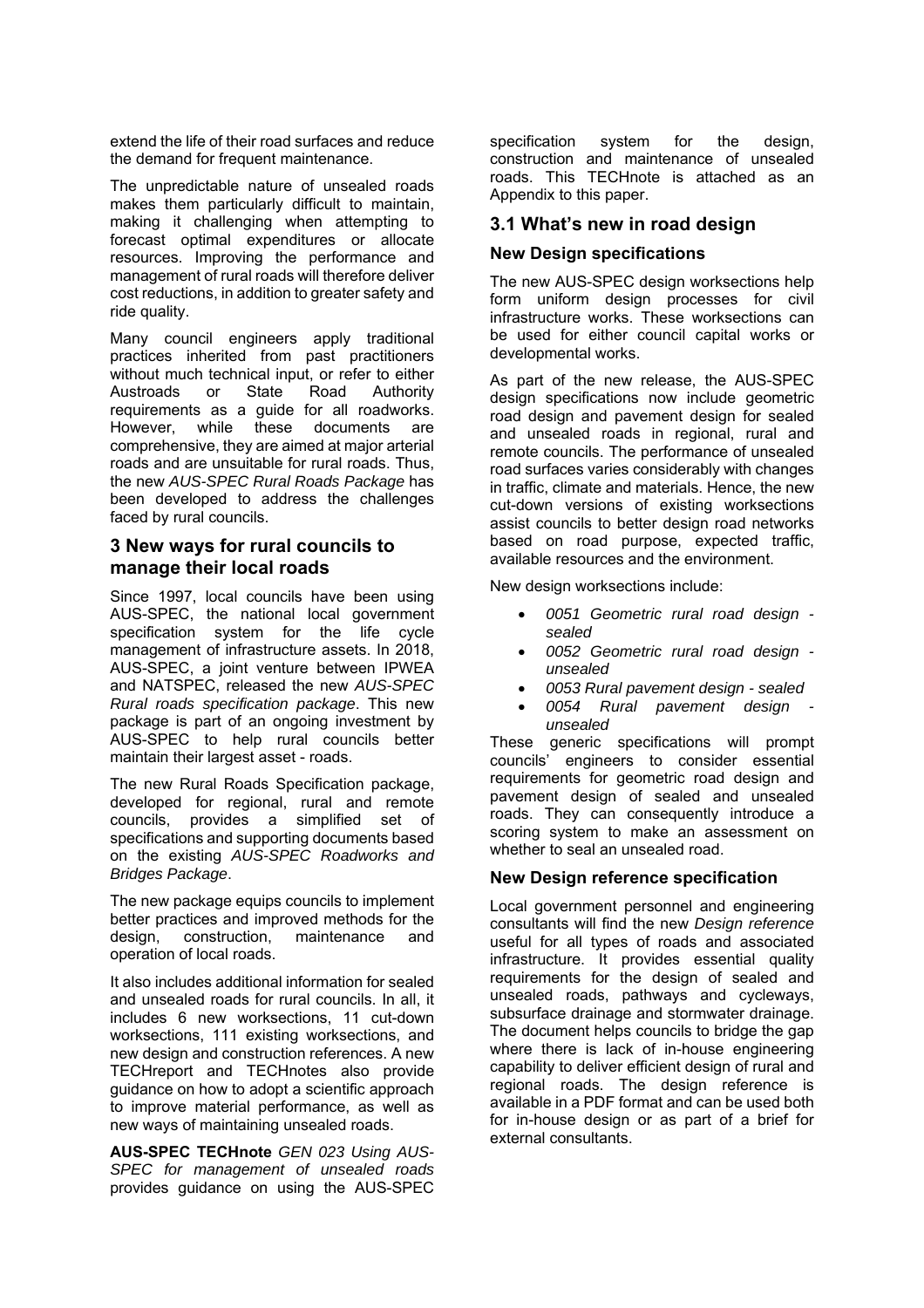#### **Design Checklists**

The *Design checklists* is a companion document to the *Design reference* and is available in an editable format. The checklists can be used to verify that all the design requirements have been addressed, provide a record of the design process and allow the flexibility of integrating additional design criteria as necessary.

## **Scoring sheet for sealing an unsealed road**

The scoring sheet provides a guide to assess the feasibility of sealing an unsealed road. It is based on the traffic, rainfall, defects and availability of material and haulage costs.

## **3.2 What's new in road construction**

#### **New Construction Specifications**

The new AUS-SPEC construction worksections provide specifications for quality control and integrated management systems, contract elements associated with most councils' engineering activities. These worksections have been developed for councils to better control the quality of works performed by contractors and developers.

Existing construction specifications (54) for road reserves were reviewed from the perspective of rural councils. Information was added where it was deemed to further assist rural councils in the construction of their road reserve assets. For example, the *1113 Stabilisation* worksection has been reissued with considerable updates, including information for unsealed roads.

In addition, the following new worksections have been released:

- *1130 Rural concrete base* includes the construction of plain reinforced concrete bases (by mechanical or hand placement), including slab anchors and terminal slabs. It includes the construction of reinforced concrete approach slabs at bridge abutments.
- *1140 Wearing course, base and subbase - unsealed* is applicable to the supply, spreading, compaction and trimming of flexible base, subbase and wearing courses of pavements for local unsealed roads (with light to medium traffic levels).

#### **AUS-SPEC TECHnotes**

The new construction worksections are also supported by the following TECHnotes*:* 

- *NTN GEN 026 Otta seal A different approach to road sealing:* Aims to assist road owners in understanding the feasibility of using Otta seal for low traffic volume unsealed gravel roads.
- *NTN DES 034 Pavement stabilisation for unsealed roads:* Discusses factors affecting stabilisation of unsealed roads and provides basic procedure for binder selections.
- *NTN DES 035 Improvement and stabilisation of unsealed roads:*  Describes how existing unsealed roads can be economically and effectively preserved.

#### **AUS-SPEC Construction Reference Specification and Schedules**

The *AUS-SPEC Construction reference* and *Schedules* provide an alternative approach to specify road construction requirements. This two-part specification includes non-editable construction specification and *Schedules* which can be customised with project specific information. This reference document provides essential quality management requirements for the construction of sealed and unsealed road reserves. The document has been developed to help rural and regional councils with the engineering capability to deliver efficient roads, drainage and related assets.

The *Construction reference specification* is available in PDF format and can be used as a reference specification for a road construction contract. Construction Schedules are available in an editable format and need to be completed with project specific requirements. Schedules include material selection schedules, *Summary of hold points and witness points, Maximum lot sizes and test frequencies* and *Pay items* for every construction worksection.

#### **AUS-SPEC TECHreport**

On local roads in rural and remote areas, traffic is less frequent and includes more long-haul trucking. A TECHreport has been developed to support the new *AUS-SPEC Rural roads specification package* to help councils effectively manage their gravel pits and improve the performance of available material resources:

*TR08 Management of council gravel pits in country areas – A case study:* This TECHreport can be used by councils who operate licensed gravel pits to fulfil their duty of care and comply with the legal requirements of state governments. Councils can build and maintain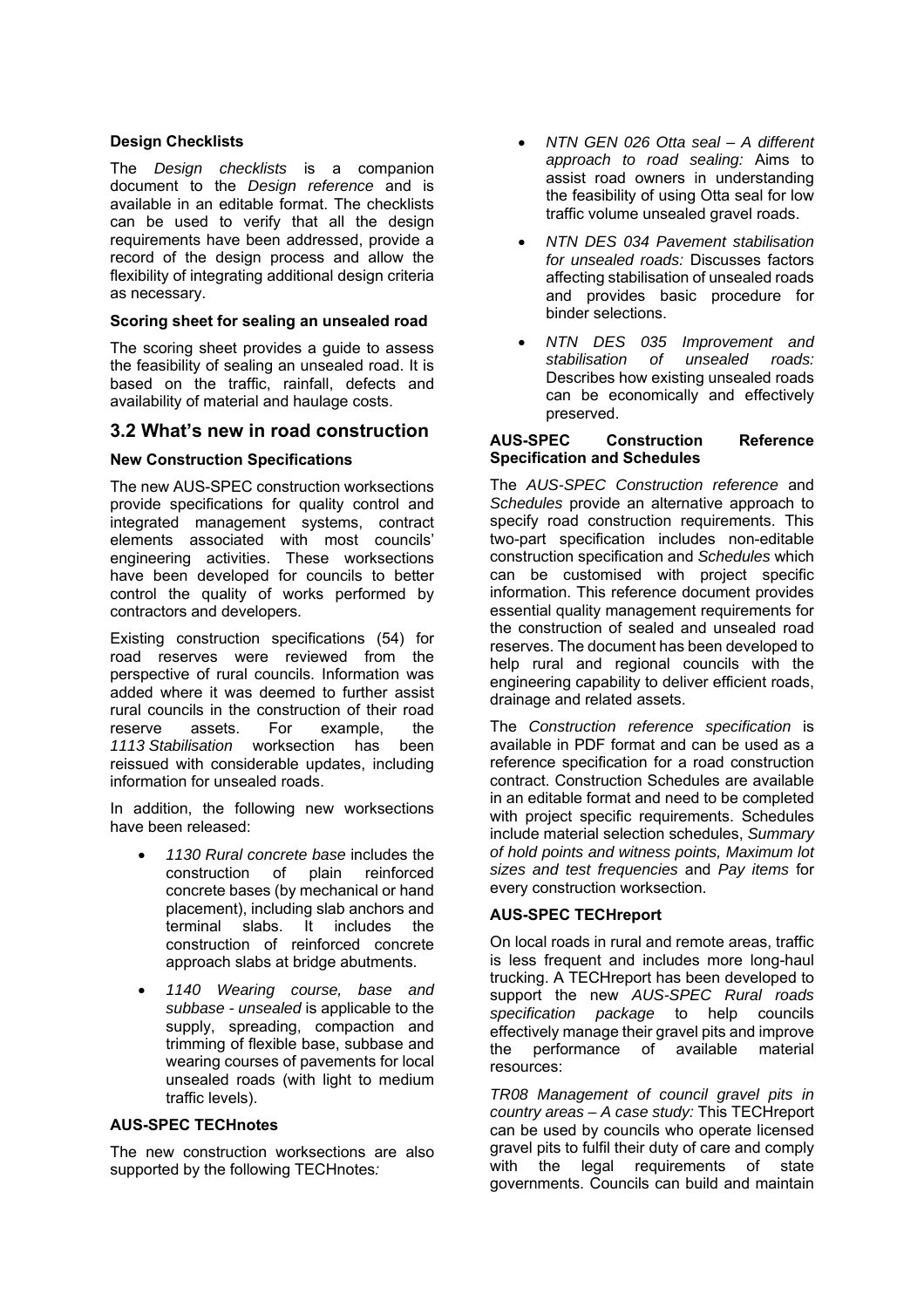better roads using a system of materials extraction and blending from marginal gravel pits to meet the required performance standards to produce defect-free unsealed roads. This report focuses on how to attain greater impermeability and waterproofing in order to extend pavement life and deliver better useability. This report includes a case study of Lachlan Shire Council to demonstrate how councils can achieve better whole-of-life costs and reduce budget expenditures for both sealed and unsealed roads.

## **3.3 What's new in road maintenance**

Councils recognise that maintenance aims to preserve an asset and includes regular checking, repairs and minor improvements to remove the cause of any defects as well as avoid excessive repetition of maintenance effort. Likewise, councils understand they must adopt a maintenance policy and strategy to effectively manage assets at an appropriate level of service and structural integrity at the lowest possible cost to the asset owner and users. Delayed or neglected maintenance triggers additional direct and indirect costs. Asset management and asset maintenance are ongoing processes which require planning and prioritising of work, regular checking and monitoring due to greater variation in the level of service and maintenance practices required on rural roads.



To support better maintenance practices, the new package includes:

AUS-SPEC TECHnote *GEN 027 Maintenance of unsealed roads* **(NEW):** This TECHnote aims to assist local road authorities to maintain low volume unsealed gravel roads.

#### **Pavement Preservation**

AUS-SPEC has introduced the concept of pavement preservation in the suite of construction and maintenance specifications for sealed and unsealed roads. Pavement preservation is a long-term strategy, employed at a network level, that enhances pavement performance by using an integrated and costeffective set of practices that extend pavement life, improve safety and meet community expectations. It is an approach to preventive maintenance to 'place the right treatment, on the right road, at the right time.' Preventive maintenance is a tool for pavement preservation and involves non-structural application to restore serviceability and prevent further deterioration. Pavement preservation is the sum of all activities to provide and maintain serviceable roadways, including corrective and preventive maintenance and minor rehabilitation.



Pavements deteriorate due to various factors, predominantly vehicle loading and environmental exposure over their lifetime. However, where council roads are lightly trafficked and surfaced with sprayed seals or asphalt, deterioration of these roads is due to the breakdown of the surfacing, primarily due to oxidation. Some early failures could be due to the breakdown in the construction process, such as materials, site preparation or placement practices. These are avoidable if proper construction methods and placement techniques are used in conformance to the specifications. Improved construction methods, appropriate treatment methods and specifications all contribute towards improved pavement performance, minimum maintenance, safer roads, and delay the need for costly rehabilitation.

#### **Pavement preservation treatments for sealed roads**

For flexible pavements, the quality construction and material practices include sprayed seals, slurry seals, microsurfacing, asphalt overlay and pavement preservation treatments. Each surfacing type has particular characteristics and specific types of treatments are required in different sets of service conditions. The following AUS-SPEC specifications can be used for sprayed treatments for sealed roads:

- Sprayed seals *1143 Sprayed bituminous surfacing.*
- Asphalt overlay *1144 Asphalt.*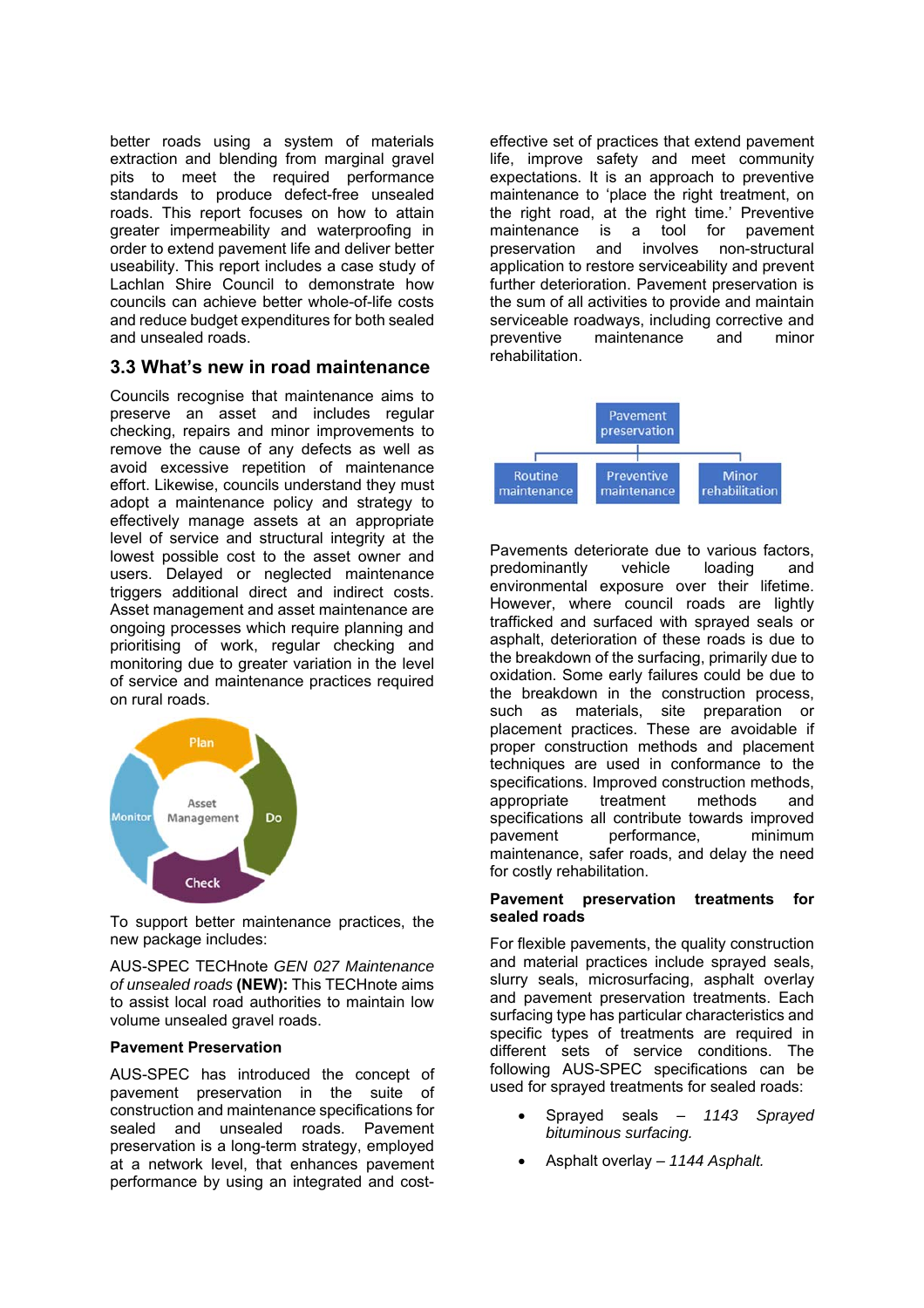- Slurry surfacing, slurry seal and microsurfacing – *1146 Microsurfacing.*
- Sprayed preservation surfacing treatments including rejuvenation, enrichment and polymer modified emastic (PME) – *1147 Sprayed preservation surfacing* helps to specify the right preservation treatments and *TECHnote GEN 023 Sprayed preservations surfacing treatments* provides further guidance on treatment methods.

#### **Pavement preservation treatments for unsealed roads**

Unsealed roads that are maintained efficiently are considerably more cost effective than sealed roads for low volume roads.

## **Surface performance**

The surface performance and deterioration of gravel is influenced by interrelated factors including material properties, road geometry, pavement design, drainage, environmental variations and traffic conditions. AUS-SPEC documents assist councils in considering all these factors in specific road design and construction worksections. Road condition deteriorations are categorised into surface types including rutting, dust, loose material, stoniness, corrugations, potholes and scouring. These are covered in the AUS-SPEC workgroup *16 Maintenance and operations – road reserve* worksections.

## **Material properties**

A well-graded gravel sand mixture with a small portion of clay fines performs well as a wearing course material in most cases. The distribution of materials from coarse to fine creates shear strength in the wearing surface, which performs well in traffic and weather conditions. *TECHreport TR08* provides guidance to improve the performance and properties of available materials through local gravel pits.

#### **Environmental influences**

Seasonal dryness and increased traffic volumes can result in higher dust emissions and ravelling. Drier areas tend to form corrugations under traffic due to the local materials being of lower plasticity, hence increasing the demand on maintenance regimes. When cold, however, wet weather can introduce further deficiencies, including scouring and washouts, freeze-thaw (causing impassable slushy surfaces) or wet slippery surfaces, and less daylight available to dry out the road surface.

#### **Preservation and reduced intervention**

Preservation of existing unsealed gravel roads can be an economical and effective alternative to:

- Frequent grading maintenance intervention.
- Frequent gravel resheeting.
- Full construction of a sealed road.

The required intervention levels and timing of maintenance intervention resources may not be sufficient to protect council's duty of care to provide safe roads.

#### **Blending**

Construction and maintenance costs can be reduced by improving an unsealed road by blending a combination of road materials for resheeting or using stabilents to mix into the existing road material. The councils aim to:

- Increase the time between subsequent grading interventions;
- Increase accessibility after rain; and
- Reduce bull dust hole hazards due to long dry spells.

Using the following blending options improves the performance of the unsealed roads:

- With the right gravel blends, the increase in density leads to longer life cycle for unsealed pavements, while the reduced porosity of the denser product reduces the risk of subgrade pavement potholing.
- Using blended gravel improves construction workability and thus reduces the cost of construction. For unsealed roads, the use of granular blending or other binder stabilisation increases the time between grading interventions and consequently reduces maintenance costs and increases accessibility after rain.

There are many options for councils to save costs using stabilisation of existing road pavements.

AUS-SPEC *TECHreport TR08* provides guidance on the blending of locally available materials and *1113 Stabilisation* worksection includes information on how to specify stabilisation treatments in different conditions. It also provides additional information on chemical binders, foamed bitumen, dust suppression additives and other treatments for unsealed roads. Councils should be exploring pavement development as ongoing initiatives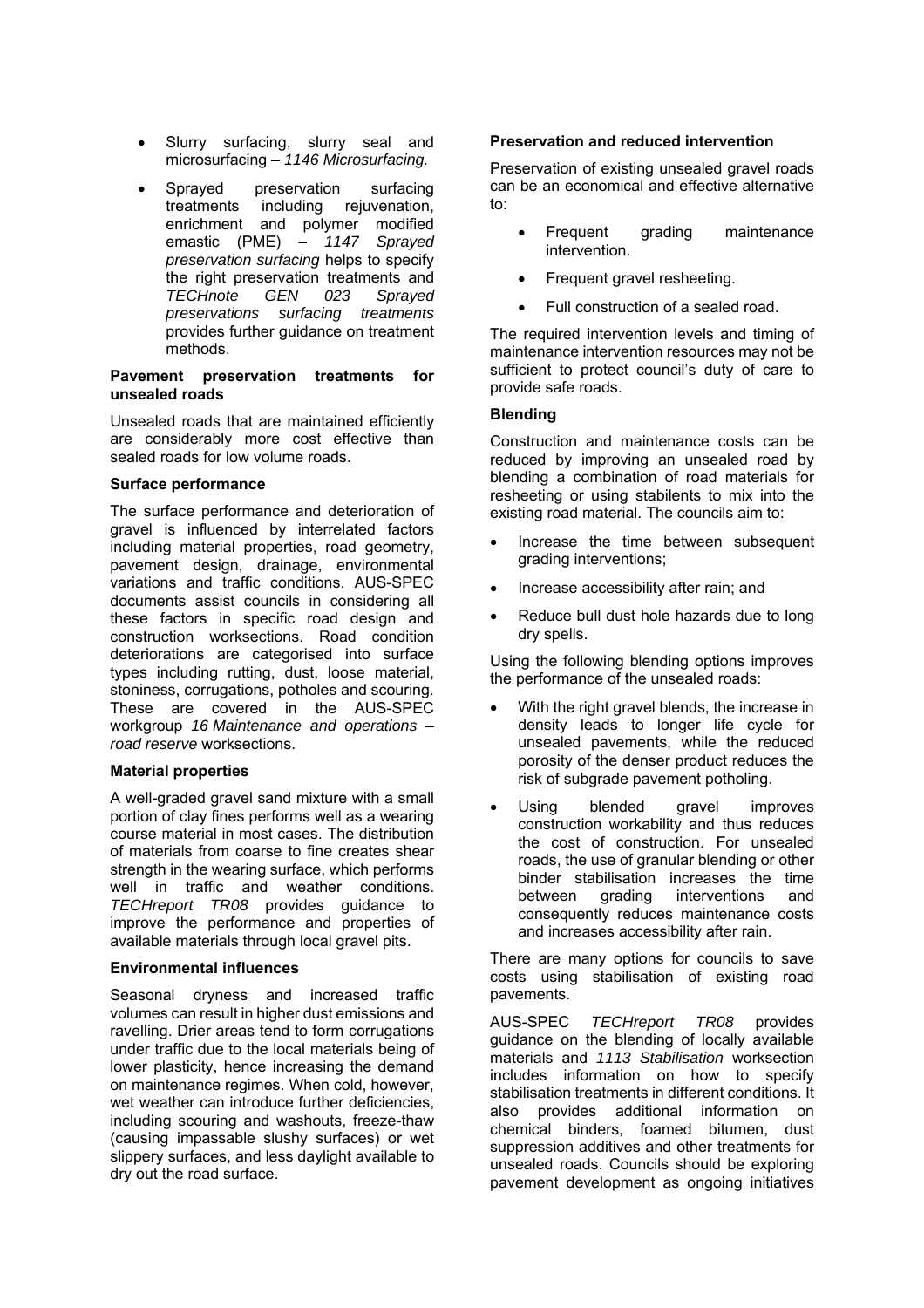for total asset management and to get better roads for a lower cost.

#### **AUS-SPEC approach to maintenance management**

AUS-SPEC's approach to the management of lower volume roads includes:

- Applying scientific methodology to the selection of surfacing materials for a given traffic loading and environmental conditions;
- Constructing/maintaining roads to a standard that satisfies the target level of service and enables the road to operate at optimal maintenance investment.
- Using the appropriate form of treatment for specific pavement defects.

The AUS-SPEC maintenance system includes reporting of asset inspections, defects, programmed and prioritised works and monthly 'works-as-executed' reports to continually improve maintenance history and asset inventory. They also provide necessary records for defence against litigation. The components of the maintenance framework are:

- Maintenance management plans: To provide an appropriate and effective methodology towards quality management where the councils provide a Maintenance Management Plan for the Contractor. This includes a maintenance defect register, an essential part of asset management which records the defects found during programmed inspections.
- Activity specifications: To provide a list of requirements covering the work. The scheduled activity specifications define the scope and performance requirements of each task.
- Activity contract requirements: To provide a series of council nominated distress levels, response times and compulsory intervention levels to allow better level control and timeliness of maintenance/repairs. This is valuable since an important part of the AUS-SPEC maintenance contract model is defining and reporting on performance parameters, such as 'distress' to be rectified (e.g. footpath trip slab or pothole) or the 'need' for remedial action (e.g. impeded open drain or long grass on footpath). Towards this, a series of forms are also provided to

help control the process of management and work payment (often done in parallel with specifications).

 *1602 Maintenance schedules – road reserve:* This schedule is now a spreadsheet and includes 10 worksheets for work cost review, bitumen reseals, seal preservation, proposed construction, road reserve assets, gravel pit testing, gravel resheeting, schedule of rates and samples for plant hire and labour rates.

Using more science in the selection of local marginal gravel materials, including stabilisation, can save councils considerable costs when these resources are utilised to correctly extend intervention times between maintenance cycles for unsealed roads. Similarly, the manufacture of impermeable gravel pavements using mechanical blending and chemical stabilisation will result in reduced edge breaks for sealed road shoulders and reduced pavement damage for flood prone roads.

## **3.4 Specifications made easy with SPECbuilder**

AUS-SPEC specifications can be accessed and easily compiled using SPECbuilder, NATSPEC's online specification compiler. It permits the relevant documents to be compiled for a project specification, or a master specification for council projects. The worksections are collated from a menu in SPECbuilder and edited in Microsoft Word to the detail required for the work situation, either simple or complex. Council's design. construction and maintenance teams can all use SPECbuilder while working on specific projects in their road networks.

AUS-SPEC case studies and papers, are available at www.natspec.com.au provide more information and examples of how different councils have used the AUS-SPEC specification system for their own council projects.

# **4 Conclusions and recommendations**

The unsealed road network in Australia represents a significant portion of local government infrastructure. Regional and rural councils will find the new *AUS-SPEC Rural roads specification package* incredibly useful to document the design, construction and maintenance of their road network. A greater emphasis on design considerations.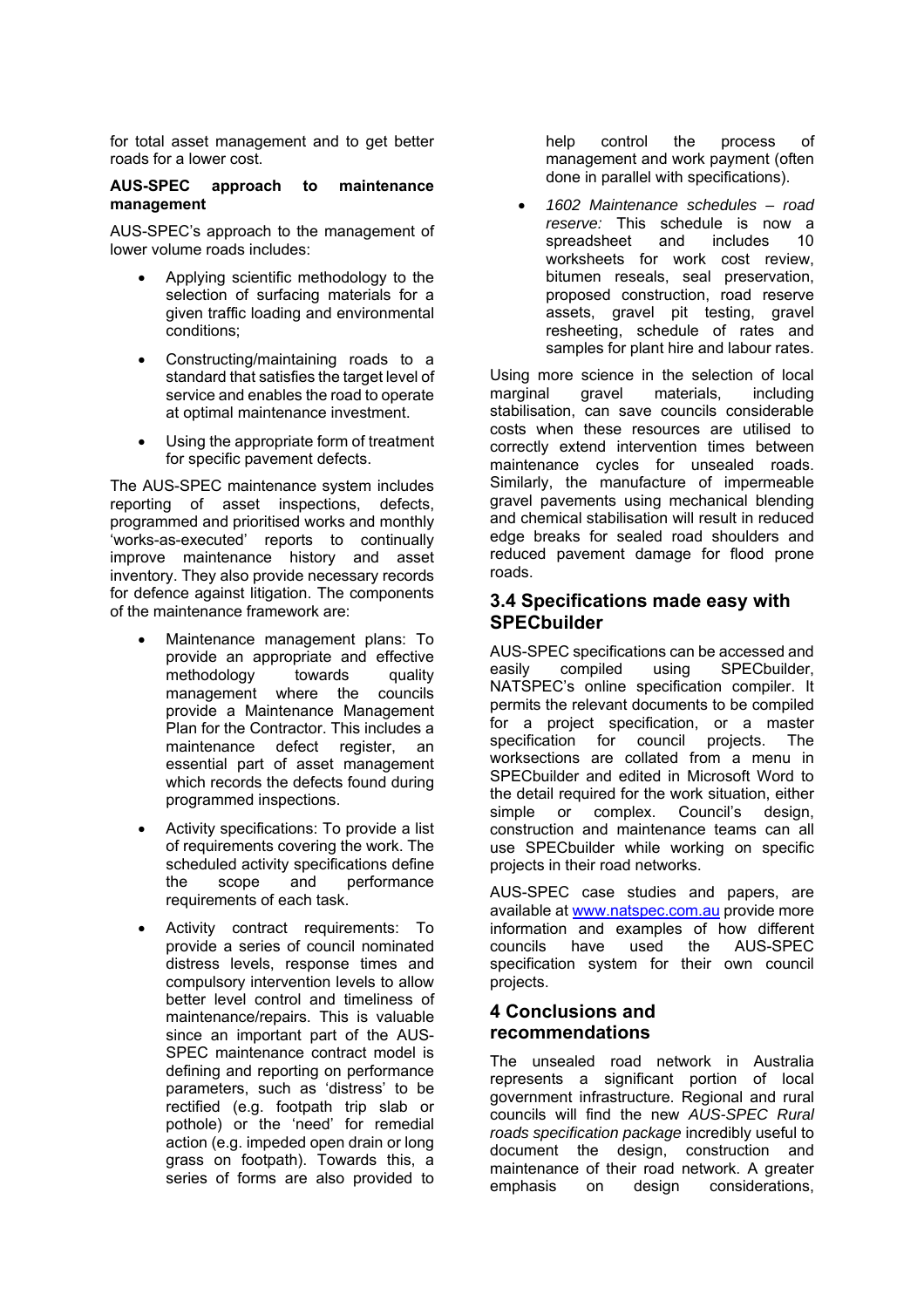construction quality, material selection and appropriate maintenance techniques will lead to long-lasting sealed and unsealed pavements. Implementing pavement preservation as a longterm strategy at the network level will further enhance pavement performance by using integrated, cost-effective practices that extend the life of the pavement. The most important aim of pavement preservation is to apply the right type of treatment to the right pavement, at the right time. Specifying the correct treatments using the appropriate AUS-SPEC documents can help Councils to preserve and prolong the asset life whilst simultaneously minimise life cycle costs of their road assets. Using the appropriate information in the new *Rural roads specification package* will significantly improve the structural integrity, safety and performance of sealed and unsealed roads. This package will be extremely valuable to councils in enabling them to better serve their rural and remote communities.

## **References**

- *1.* Austroads *AGPT03, 2009, Guide to pavement technology – Pavement surfacings.*
- 2. Austroads *AGPT06, 2009, Guide to pavement technology – Unsealed pavements.*
- 3. *Forgotten best practices for unsealed roads*, 2014 Glenda Visini and Markham Parker.
- 4. *2018 AUS-SPEC Rural roads specification package.*
- 5. AUS-SPEC *Design reference.*
- 6. AUS-SPEC *Construction reference.*
- 7. AUS-SPEC *TECHnotes.*
- 8. AUS-SPEC *TECHreport TR08 Management of council gravel pits in country areas – A case study.*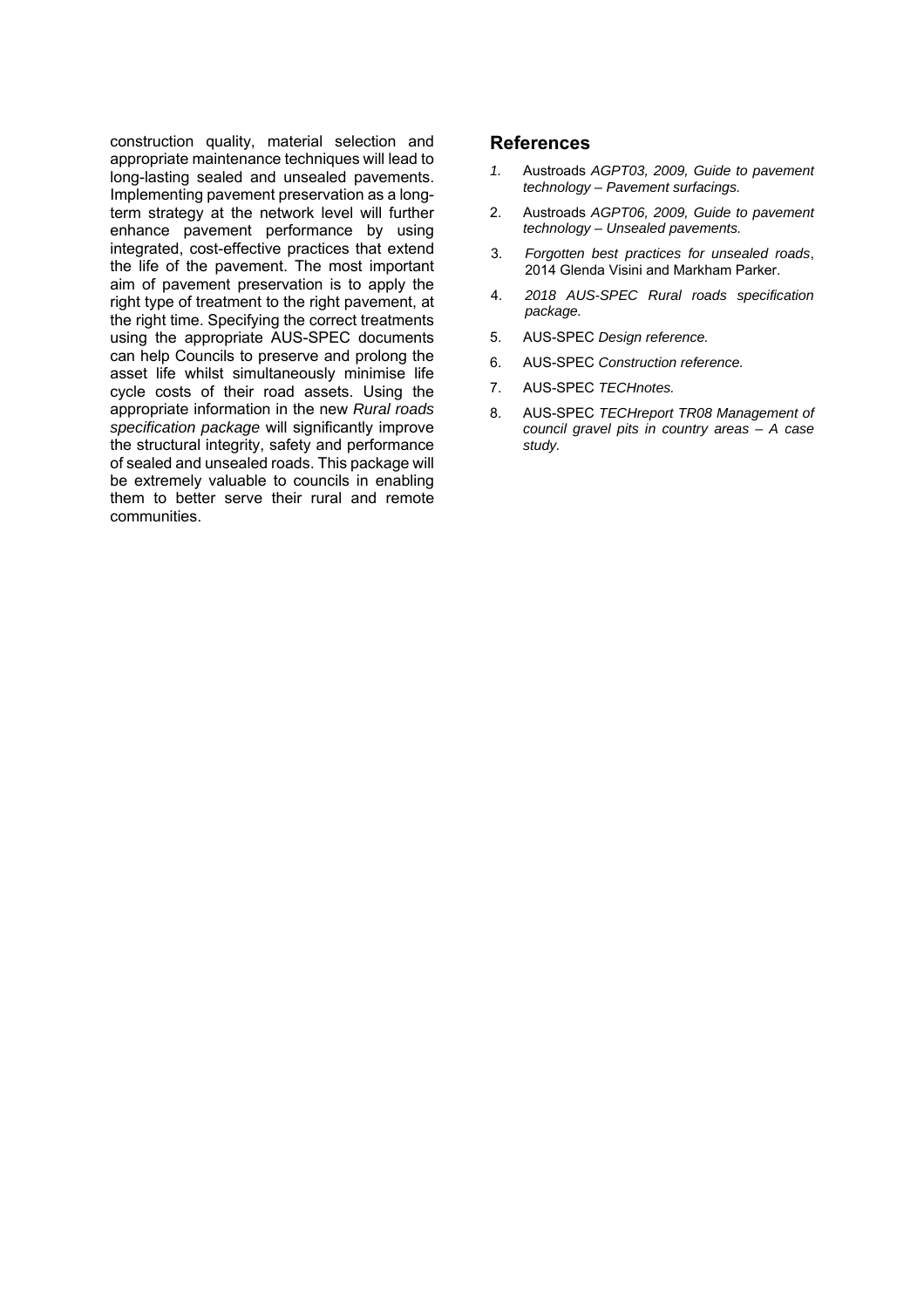# **USING AUS-SPEC FOR MANAGEMENT OF UNSEALED ROADS**

#### **INTRODUCTION**

This TECHnote provides guidance on using the AUS-SPEC specification system for the design, construction and maintenance of unsealed roads. Unsealed roads account for approximately 484 000 km from a total of 810,000 Km of Australia's road network and provide access to rural and remote areas for passenger and commercial vehicles, haulage vehicles routes and emergency services access. They comprise either natural material or gravel and do not have a permanent water-resistant surface like bitumen spray seal, asphalt or concrete.

## **TYPES OF UNSEALED ROADS**

Unsealed roads can be classified in two ways:

- Stage of construction: e.g. unformed, formed and formed and gravelled.
- Traffic volume: Austroads AGPT06 Table 2.1 classifies unsealed roads as Class U1 to U5, with U1 having the highest traffic volume. Similarly, Australian Road Research Board (ARRB) identifies unsealed road Classes 4A to 4D, with 4A having the highest traffic volume.

Pavement selection is based on consideration of the following:

- Traffic volume and type.
- Desired speed.
- Importance of the pavement for all weather access.
- Availability of local materials.
- Available funds.

#### **MANAGEMENT OF UNSEALED ROADS**

Unsealed roads can deteriorate rapidly due to weather conditions, traffic volume, construction quality, lack of availability of materials, poor drainage provisions and inadequate maintenance. Effective and efficient life cycle management of unsealed roads is a significant issue faced by most regional, rural and remote councils. The guiding principles of unsealed road management include:

- Maintenance of road safety through quality design
- Providing a high-density impervious gravel pavement to deflect rainfall away from the weaker subgrade.
- Reduction of road maintenance costs by using mechanical blending and chemical stabilisation to reduce defects such as potholes, slippery, dusty, ravelling, corrugating and rutting.
- Testing of materials crushed and screened in each quarry to ensure better service and extended resheeting life.

The AUS-SPEC specification system of *Templates* and procedures can be used for the design, construction and maintenance of unsealed roads and the *new Rural Roads Package* will assist local government to effectively manage these extensive assets.

#### **Design**

The *00 PLANNING AND DESIGN* workgroup covers quality requirements, bushfire protection, site regrading, control of erosion and sedimentation, geometric road design, pavement design, pathways and cycleways, design of stormwater drainage. These *Templates* can be used to document design requirements such as stage of construction, design life, pavement materials, construction documentation requirements.

#### **Construction, rehabilitation and renewal**

The following AUS-SPEC workgroups can be used to document the construction, rehabilitation and renewal requirements for unsealed roads:

*01 GENERAL:* For tendering requirements, quality assurance, schedule of rates, integrated management, environmental management and standard contract checklists.

*02 SITE, URBAN AND OPEN SPACES:* For construction of bushfire perimeter tracks, pathways, masonry walls, crib retaining walls, gabions and rock mattresses. *03 STRUCTURE:* For auxiliary concrete works.

*11 CONSTRUCTION – ROAD RESERVE:* For construction requirements of various elements relating to unsealed roads including control of traffic, control of erosion and sedimentation, clearing and grubbing, earthworks, stabilisation, pavement base and subbase, road openings, drainage elements such as subsoil and formation drains, pavement drains and various ancillary items like signposting and boundary fences.



**GEN 023** 



**Layers associated with unsealed roads**



Unformed road



Formed road



Formed and gravelled road

**Stages of construction in unsealed roads**